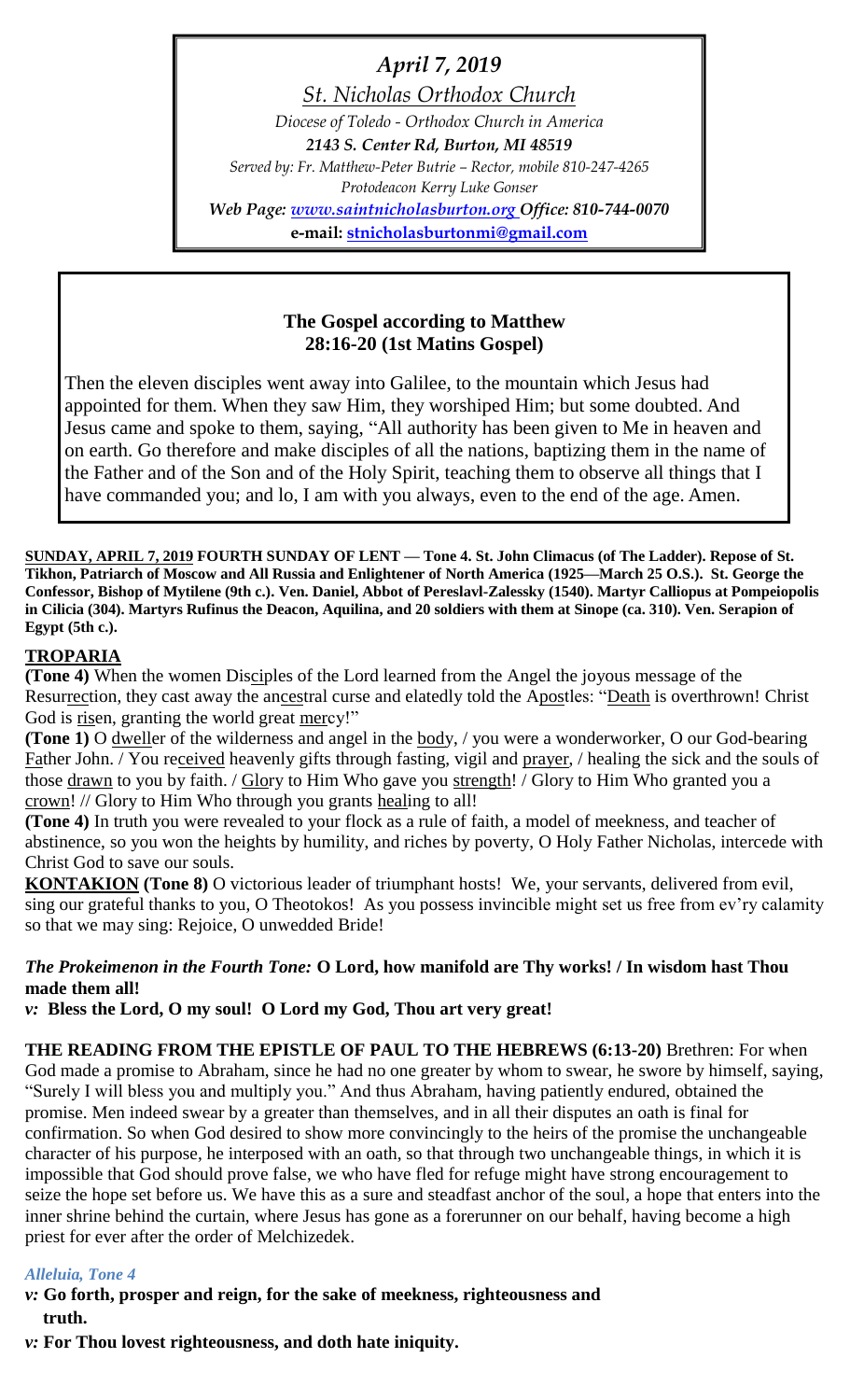**THE HOLY GOSPEL ACCORDING TO MARK (9:17-31)** And one of the crowd answered Jesus, "Teacher, I brought my son to you, for he has a dumb spirit; and wherever it seizes him, it dashes him down; and he foams and grinds his teeth and becomes rigid; and I asked your disciples to cast it out, and they were not able." And he answered them, "O faithless generation, how long am I to be with you? How long am I to bear with you? Bring him to me." And they brought the boy to him; and when the spirit saw him, immediately it convulsed the boy, and he fell on the ground and rolled about, foaming at the mouth. And Jesus asked his father, "How long has he had this?" And he said, "From childhood. And it has often cast him into the fire and into the water, to destroy him; but if you can do anything, have pity on us and help us." And Jesus said to him, "If you can! All things are possible to him who believes." Immedi-ately the father of the child cried out and said, "I believe; help my unbelief!" And when Jesus saw that a crowd came running together, he rebuked the unclean spirit, saying to it, "You dumb and deaf spirit, I command you, come out of him, and never enter him again." And after crying out and convulsing him terribly, it came out, and the boy was like a corpse; so that most of them said, "He is dead." But Jesus took him by the hand and lifted him up, and he arose. And when he had entered the house, his disciples asked him privately, "Why could we not cast it out?" And he said to them, "This kind cannot be driven out by anything but prayer and fasting." They went on from there and passed through Galilee. And he would not have any one know it; for he was teaching his disciples, saying to them, "The Son of man will be delivered into the hands of men, and they will kill him; and when he is killed, after three days he will rise." **GO TO PG. 120 IN THE PEW BOOK.**

**Instead of "It is truly meet … ,":** All of creation rejoices in you, O Full of Grace: the assembly of Angels and the race of men. O sanctified temple and spiritual paradise, the glory of virgins, from whom God was incarnate and became a Child, our God before the ages. He made your body into a throne, and your womb He made more spacious than the heavens. All of creation rejoices in you, O Full of Grace. Glory to you!

**COMMUNION HYMN** Praise the Lord from the heavens, praise Him in the highest! Alleluia! Alleluia! Alleluia!

**Saint John of the Ladder (Climacus) Fourth Sunday of Lent -** He is honored by Holy Church as a great ascetic and author of the renowned spiritual book called THE LADDER, from which he is also called "of the Ladder" (Climacus). John went to Sinai when he was sixteen, submitting to Abba Martyrius as his instructor and guide. After four years, Saint John was tonsured as a monk. Abba Strategios, who was present at Saint John's tonsure, predicted that he would become a great luminary in the Church of Christ.

For nineteen years Saint John progressed in monasticism in obedience to his spiritual Father. After the death of Abba Martyrius, Saint John embarked on a solitary life, settling in a wild place called Thola, where he spent forty years laboring in silence, fasting, prayer, and tears of penitence.

It is not by chance that in THE LADDER Saint John speaks about tears of repentance: "Just as fire burns and destroys the wood, so pure tears wash away every impurity, both external and internal." His holy prayer was strong and efficacious, as may be seen from an example from the life of the God-pleasing saint.

Saint John ate the food which is permitted by the monastic rule, but only in moderation. He did not sleep very much, only enough to keep up his strength, so that he would not ruin his mind by unceasing vigil. "I do not fast excessively," he said of himself, "nor do I give myself over to intense all-night vigil, nor lay upon the ground, but I restrain myself..., and the Lord soon saved me."

At the request of Saint John, igumen of the Raithu monastery (Commemorated on Cheesefare Saturday), he wrote the incomparable LADDER, a book of instruction for monks who wished to attain spiritual perfection.

Knowing of the wisdom and spiritual gifts of Saint John of Sinai, the igumen of Raithu requested him to write down whatever was necessary for the salvation of those in the monastic life. Such a book would be "a ladder fixed on the earth" (Gen. 28:12), leading people to the gates of Heaven.

Saint John felt that such a task was beyond his ability, yet out of obedience he fulfilled the request. The saint called his work THE LADDER, for the book is "a fixed ladder leading from earthly things to the Holy of Holies...." The thirty steps of spiritual perfection correspond to the thirty years of the Lord's age. When we have completed these thirty steps, we will find ourselves with the righteous and will not stumble. THE LADDER begins with renunciation of the world, and ends with God, Who is love (1 John 4:8).

Although the book was written for monks, any Christian living in the world will find it an unerring guide for ascending to God, and a support in the spiritual life.

The twenty-second step of THE LADDER deals with various forms of vainglory. Saint John writes: "When I fast, I am vainglorious; and when I permit myself food in order to conceal my fasting from others I am again vainglorious about my prudence." "When you hear that your neighbor or friend has slandered you behind your back, or even to your face, praise and love him.

It is not the one who reproaches himself who shows humility, for who will not put up with himself? It is the one who is slandered by another, yet continues to show love for him."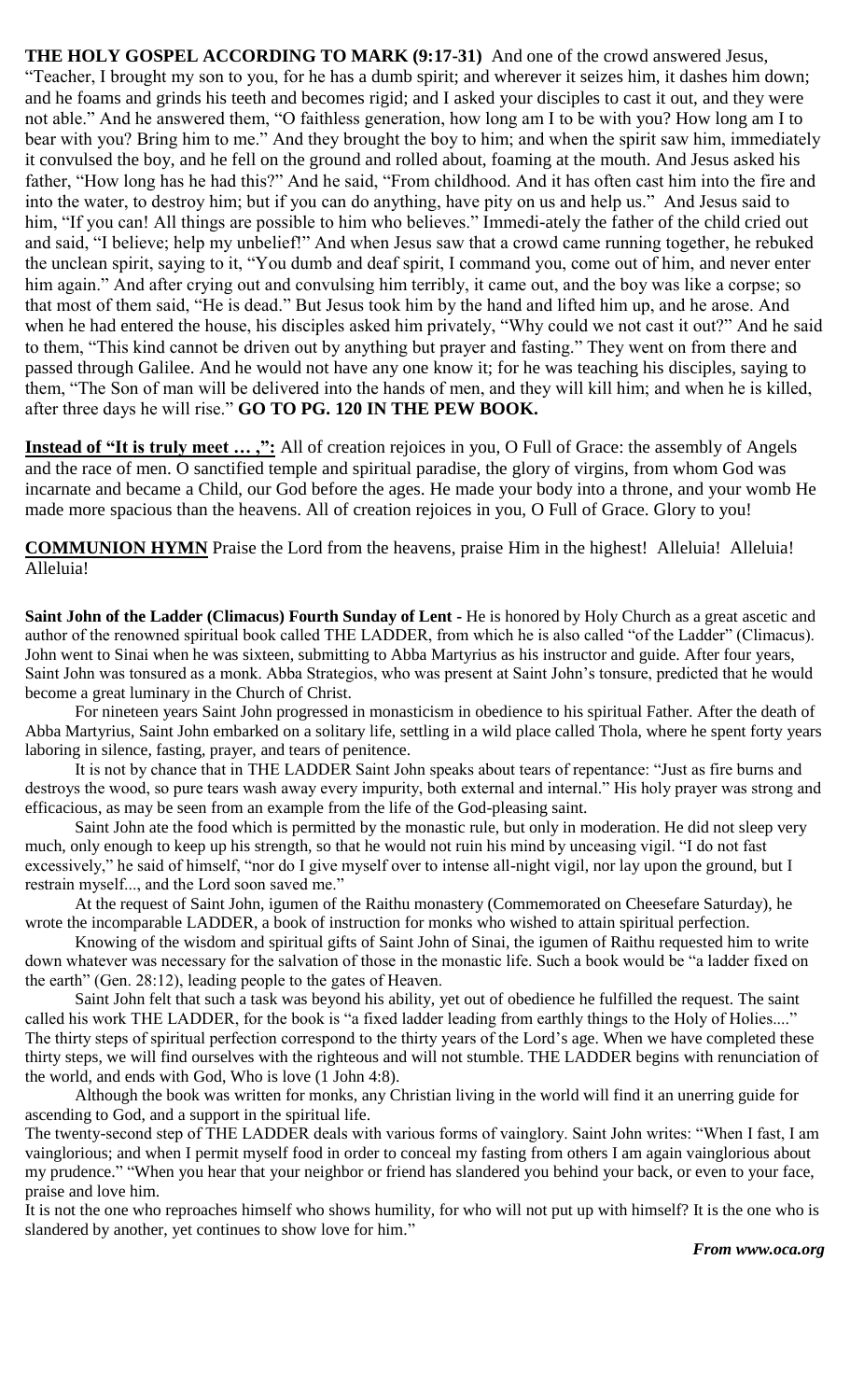# Yavornitzky who will be speaking on the subject of "A Christian Ending to Our Lives" on Monday, April 15 at 7 p.m.

The presentation will take place at St. Mary the Protectress Ukrainian Orthodox Cathedral, 21931 Evergreen Road, Southfield, MI, 48075. The event is free of charge and open to all. Canned goods will be collected. Refreshments will be served.

**ORTHODOX CHRISTIAN WOMEN OF MICHIGAN (OCW)** is delighted to welcome the Very Rev. Andrew

**ANNUAL EGG HUNT** is scheduled for Thomas Sunday, May  $5<sup>th</sup>$ . We are in need of someone to coordinate the event, as well as monetary donations for items. Please call the office by April  $15<sup>th</sup>$  if you are willing to help.

**SWEET BREADS FOR PASCHA** to order**,** please use the sign-up sheet in the hall. Loaves are \$12 each.

**COIN BOXES** have been placed on the tables in the church hall to help support the Orthodox Christian Mission Center (OCMC) supporting missions around the world. Please be generous.



**PRAY FOR YOUR PRAYER PARTNER** throughout Lent especially. At Pascha you may want to let them know you were praying for them with a card or note.

**HOPE IN A BOX** is collecting **deodorant** for the month of April. Place the items in the blue box in the Parish Hall. Catholic Charities Community Closet will distribute the items.

**FOOD DRIVE** Place non-perishable food items in the other blue box in the hall.

**CANDLE INTENTIONS FOR BLESSED REPOSE**

Blessed Repose for our sweet grandson, Andrew Baba & Dedo Carl Chris Aleksoff – Blessed Repose (March  $27<sup>th</sup>$ ) Christine & Angelo Peter Popoff Alex & Magda Popoff Helen Ethington and Andrew Popoff **Adams** Family

મક્ષૂત અક્ષૂત અક્ષૂત અક્ષુત અક્ષુત અક્ષુત અક્ષુત અક્ષુત અક્ષુત અનિવાસ અક્ષુત અક્ષુત અક્ષુત અક્ષ

**WELCOME** to all our friends and visitors.

**COFFEE & BAGELS** are provided by the Pyatenko family in memory of Zina Pyatenko (1 year).

**ANNOUNCEMENT** The special parish meeting scheduled for April 7 has been CANCELLED. God bless all of you who have increased your donations. This has helped the parish's financial situation. Donations have been increasing since the Annual Meeting in January and the letter was sent to the parish families. Please keep up the good work of God by each of us doing our part.

**MEMORY ETERNAL – CHRIST IS RISEN!** Carl Chris Aleksoff, brother to Christine Panoff, fell asleep in the Lord on Wednesday, March 27<sup>th</sup>. His memorial service took place on Friday, April 5<sup>th</sup> at Nie Funeral Home in Ann Arbor. Pray that Carl enjoy the ight of Christ's face in His heavenly kingdom. Bog da prosti! Christ is risen!

**PAN-ORTHODOX VACATION CHURCH SCHOOL** Our parish is hosting this year's Pan-Orthodox Church School in June. There will be an initial planning meeting today, after church school. We will need everyone's help and support for this to be successful – please volunteer! Thank you!

**CANDLE INTENTIONS FOR THE HEALTH AND BLESSINGS OF** 

Anna Branoff, John Goodman, JoAnn Havens, Calvin Conrad, Milica Beslach Adams Family Fr. Tom, Fr. Roman, Fr. Dimitrie, Fr. Anthony, Matushka, Rose Marie, Angelo, Christine, Aaron, Reggie, John, Alex, Irene, Rimi, Allen, Deborah, JoAnn, Susan, Luba, David, Anna, Walt, Calvin, Vladimir, Dorothy, John, Rose, Allison, Stojan, Mira, Bosa, Jeanette, Ted, Marlene, Joseph, Nicholas, Margaret, Gladys, my family and friends Joe Tome Special Intention Joe Tome Mary, Anna, Patsy & Alex **Alex** Alex **Alex Alex Alex Alex & Magda Popoff** 

ဆို့ပြီးဝ သန္တို့လ သန္တြို့လ သန္တြို့လ သန္တြို့လ သန္တြဲလ သန္တြဲလ သန္တြဲလ သန္တြဲလ သန္တြဲလ သန္တြဲလ သန္တို့လ

April 7, 2019